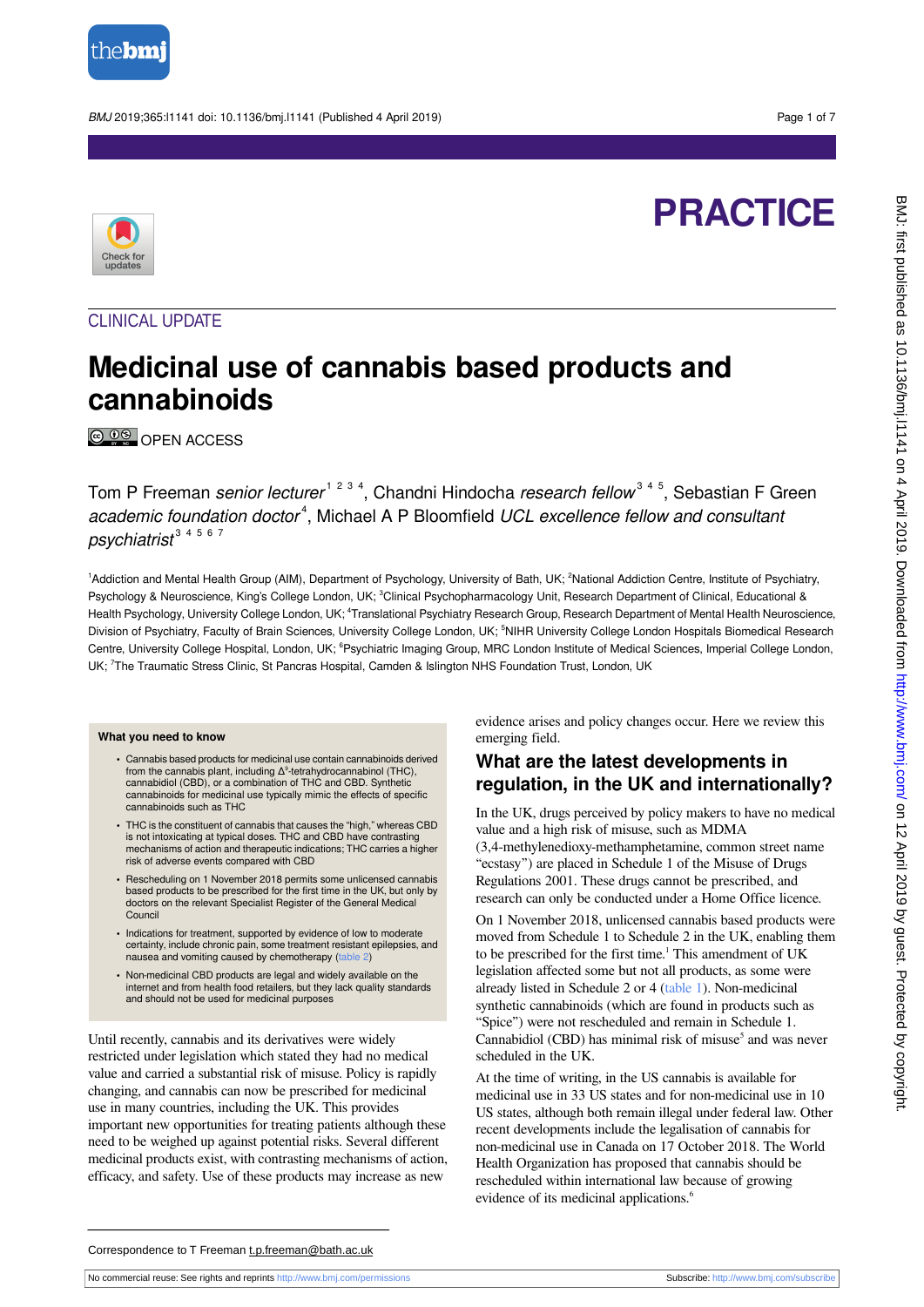## **What types of product are available and where?**

The cannabis plant can produce at least 144 naturally occurring compounds known as cannabinoids.<sup>7</sup> The most widely researched cannabinoids are ∆ 9 -tetrahydrocannabinol (THC) and CBD. THC is the primary constituent of cannabis that causes the "high" whereas CBD is not intoxicating at typical doses. Several different products exist for medicinal use and these differ in THC/CBD profile, formulation, licensed indications, and conditions for prescribing ([table 1](#page-4-0)). See the glossary of terms [\(box 1\)](#page-1-0) for accepted definitions.

#### <span id="page-1-0"></span>**Box 1: Key terms**

- **• Cannabinoid—**a drug that acts on the endocannabinoid system. The cannabis plant synthesises many cannabinoids such as THC and CBD
- **THC—**∆<sup>9</sup>-tetrahydrocannabinol, a cannabinoid used for medicinal purposes and non-medicinally for its intoxicating effects
- **• CBD—**cannabidiol, a cannabinoid with contrasting mechanisms of action and therapeutic indications to THC. Not intoxicating at typical doses
- **• Cannabis based products for medicinal use—**medicinal products containing cannabis or cannabinoids derived from the cannabis plant (eg, THC and/or CBD)
- **• Synthetic cannabinoids for medicinal use—**medicinal products containing synthetically produced cannabinoids which typically mimic the effects of THC
- **• Non-medicinal CBD products—**products containing CBD that are widely sold as herbal remedies but are not regulated as medicinal products
- **• Non-medicinal cannabis—**material from the cannabis plant that is not regulated as a medicinal product, widely used for its intoxicating effects
- **• Non-medicinal synthetic cannabinoids—**synthetic cannabinoids that are not structurally related to naturally occurring cannabinoids and are not currently recognised for medicinal use (eg, synthetic cannabinoid receptor agonists, which are found in products such as "Spice")

## **Cannabis based products for medicinal use**

Cannabis based products that were previously listed in Schedule 1 can now be prescribed by doctors on the General Medical Council Specialist Register in the UK, on a named patient basis. Currently, general practitioners in the UK cannot prescribe them.

These products are not licensed for specific medical indications but are used off licence for medicinal purposes in many countries, and are certified for quality according to good manufacturing practice. Examples include herbal cannabis (floral material from the cannabis plant). The recommended route of administration is through a medical vapouriser device<sup>9</sup> and smoking is currently prohibited under NHS guidance.<sup>10</sup> Extracts from the cannabis plant (such as cannabis oils containing THC) are also available for oral administration.

Some cannabis based products were already available for medicinal use before rescheduling in 2018. Sativex, an oral spray derived from the cannabis plant containing THC and CBD in a 1:1 ratio, is licensed for the treatment of spasticity in multiple sclerosis in 29 countries, including the UK, Israel, Canada, Brazil, and Australia. However, meta-analysis suggests its effectiveness may be limited $11$  and it is not recommended by the UK's National Institute for Health and Care Excellence (NICE) because of poor cost effectiveness.<sup>12</sup> Epidiolex, an oral CBD solution derived from the cannabis plant, was licensed by the US Food and Drug Administration in June 2018 for the treatment of seizures in two rare and severe forms of childhood epilepsy—Lennox-Gastaut syndrome and Dravet syndrome. At the time of writing, an application for the same indication is under review by the European Medicines Agency, and it can currently be prescribed on a named patient basis in the UK.

## **Synthetic cannabinoids for medicinal use**

Dronabinol and nabilone are synthetically produced medicinal products that mimic the effects of THC. Dronabinol has an identical structure to THC, while nabilone has a related structure and is more potent than dronabinol, requiring lower doses to achieve clinical efficacy. Countries including the US, the Netherlands, Germany, Austria, and Croatia have licensed the use of both products. They are licensed for the treatment of weight loss in patients with AIDS and of nausea and vomiting in people receiving chemotherapy who have failed to respond adequately to conventional anti-emetics. Nabilone is licensed in the UK while dronabinol is not licensed but can be prescribed on a named patient basis.

## **Non-medicinal products**

CBD products are also widely available in health food shops and on the internet in the UK and elsewhere ([fig 1\)](#page-6-0) and are not scheduled or regulated as medicines. Their THC or psychoactive content is legally controlled not to exceed 0.2% in the EU.<sup>8</sup> As with other herbal remedies, the declared contents of non-medicinal CBD preparations is variable, and often inaccurate,2 13 and these products sometimes exceed the legal limit of THC.<sup>13</sup> Moreover, the amount of CBD in these products is typically far lower<sup>14 15</sup> than in clinical trials<sup>16</sup> (eg, 25 mg in a non-medicinal product versus 150-1500 mg/day in clinical trials). Advise patients that these widely available CBD products lack quality assurance and should not be treated as medicines.

Other products include non-medicinal cannabis and non-medicinal synthetic cannabinoids, which are both currently illegal in the UK.

## **Why and how are cannabis based products and cannabinoids therapeutic (or harmful)?**

THC and CBD have contrasting mechanisms of action on the endocannabinoid system,<sup>1718</sup> which is widely expressed in the mammalian central and peripheral nervous systems. These actions may account for their therapeutic effects. For example, CBD increased plasma endocannabinoid levels in a clinical trial in schizophrenia, which correlated with the degree of symptom improvement.<sup>19</sup> When taken together with THC, CBD may offset some of the adverse effects of THC, such as memory impairment and paranoia.<sup>2021</sup> Therefore, the balance of THC and CBD may contribute to safety as well as therapeutic effects. CBD has an excellent safety profile and is well tolerated, even at high doses.<sup>22</sup> THC carries an increased risk of adverse events (including serious adverse events). In a systematic review and meta-analysis, cannabinoids (primarily THC) were associated with a fivefold increase in rates of disorientation and dizziness, compared with placebo or active comparators.<sup>11</sup>

## **What is the evidence underpinning medicinal use of cannabis based products and cannabinoids?**

[Table 2](#page-5-0) summarises evidence from systematic reviews of cannabis based products and cannabinoids for the treatment of chronic pain, multiple sclerosis, treatment resistant epilepsy, and nausea and vomiting associated with chemotherapy. $112324$ There is less available evidence to estimate the effectiveness of these products for other indications, such as appetite and weight loss associated with HIV/AIDS, Tourette syndrome, anxiety, post-traumatic stress disorder, and schizophrenia.<sup>11 26 27</sup>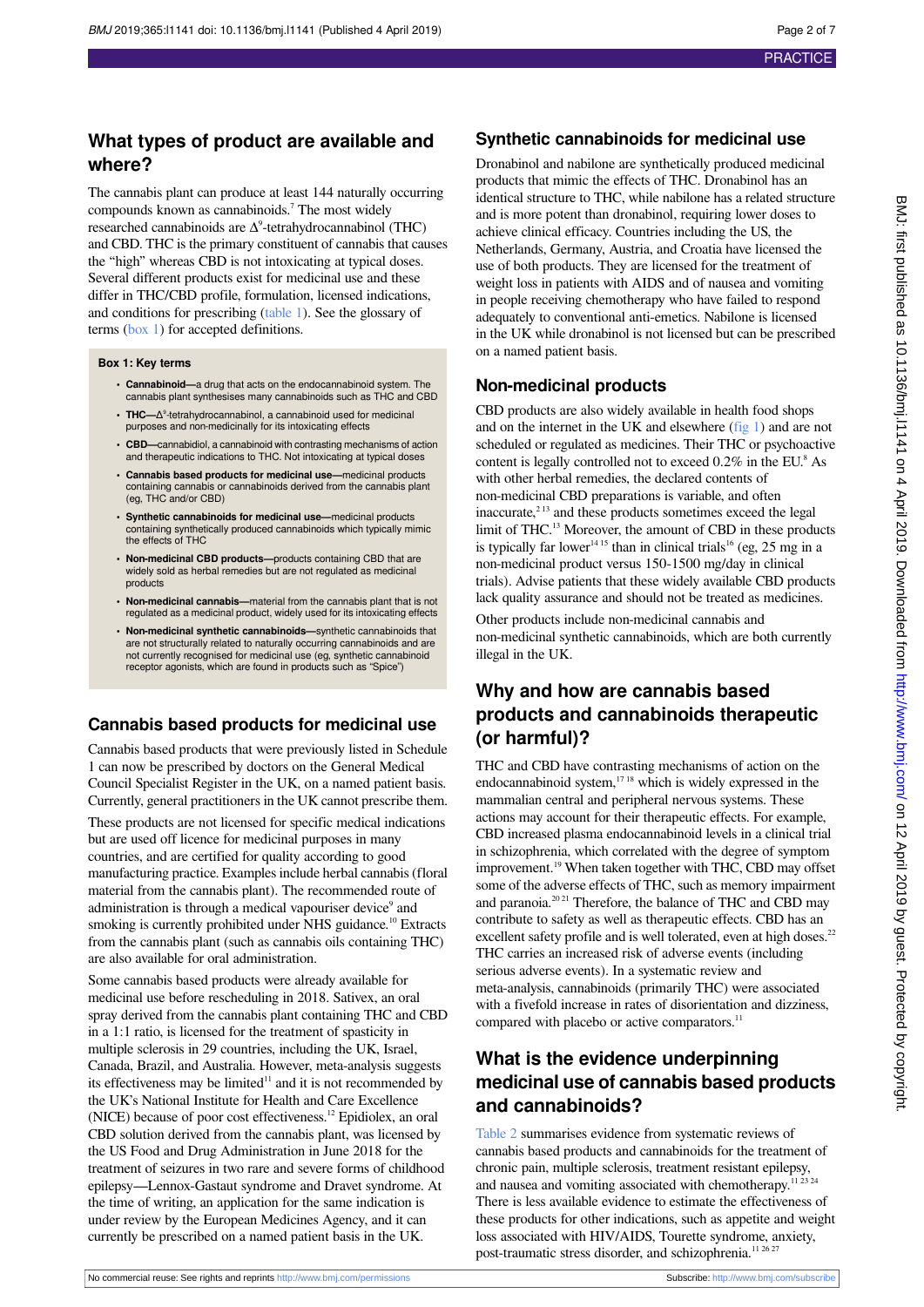The limited number of randomised trials for unlicensed cannabis based products is partly attributable to the regulatory challenges of conducting research on drugs in Schedule 1.<sup>28</sup> Removing these barriers is an important benefit of rescheduling, which should lead to a stronger evidence base to guide clinical decision making. At the time of writing, the UK National Institute for Health Research (NIHR) has pledged dedicated funding and has called for grant proposals to investigate cannabis based products for medicinal use.

Limitations of current evidence include the inappropriate handling of withdrawals from treatment, selective reporting of outcomes, and inadequate descriptions of randomisation, allocation concealment, and blinding.<sup>11</sup> Heterogeneity in the types of product tested, including differences in pharmacokinetics and the balance of THC and CBD content, makes it difficult to establish optimal therapeutic formulations and dosing regimens. More larger and rigorous clinical trials are needed, including further exploration of dose-response and interactions with other medicines.<sup>27</sup> For example, both nabilone (THC) and epidiolex (CBD) may increase the effects of central nervous system depressants such as alcohol.<sup>29 30</sup> Epidiolex is metabolised by cytochrome P450 enzymes and may increase the risk of adverse effects from other medicines metabolised by this pathway, such as clobazam and valproate.<sup>29</sup>

## <span id="page-2-0"></span>**How should doctors manage requests for cannabis based products and cannabinoids? [\(box 2](#page-2-0))**

#### **Box 2: Managing requests for cannabis based products and cannabinoids**

Consider

Is this indication supported by evidence from randomised clinical trials? [\(table 2\)](#page-5-0)

What is the cannabinoid profile of the medicinal product being requested (THC, CBD, THC+CBD?)

Is this medicinal product available, and who can prescribe it? [\(table 1\)](#page-4-0) Might this medicinal product interact with other prescribed drugs?

Are specific considerations necessary for young people, children and babies, older people, people with mental health problems, people with a learning disability, pregnant women, and women who are breastfeeding?

If a prescription is not offered, might this patient seek or use a non-medicinal product lacking safety and quality assurance?

Guidelines are currently being prepared by NICE, which will initially focus on the indications listed in [table 2](#page-5-0). Interim guidance from England's Chief Medical Officer states that unlicensed cannabis based products can only be prescribed by doctors on the General Medical Council Specialist Register.<sup>10</sup> The same guidance also stipulates that doctors should prescribe products only for disorders within their specialty; when there is clear published evidence or UK guidelines to support treatment; when clinical need cannot be met by a licensed medicine; and when established treatment options have been exhausted. Additional guidance has been provided by the Royal College of General Practitioners<sup>31</sup> and NHS England.<sup>32</sup>

Within this framework, specialists in the UK will need authorisation from their medical director and agreement from the multidisciplinary team, using existing protocols on controlled drugs. Therefore, use of unlicensed cannabis based products in the UK may be limited initially, even in specialist settings. Active, compassionate, and fully informed engagement with patients requesting treatment remains important, and questions to consider are given in [box 2](#page-2-0). As this is a rapidly evolving field,

seek confirmation from the relevant statutory authorities before changing practice.

#### **Education into practice**

To what extent might it be stigmatising for a patient to request and use a cannabis based product, and how can this be managed?

Are patients fully aware of the difference between medicinal and non-medicinal products, their legal status, and the risk of harm or prosecution associated with them?

How can I record and share information from my practice on requests for, uses of, and responses to cannabis based products to ensure that future regulations and guidance better meet the needs of patients?

### **How this article was created**

We used the most up to date and relevant information available to us from systematic reviews, meta-analyses, and key clinical trials. Summary statistics and grading of evidence were obtained from systematic reviews for indications included in forthcoming NICE guidelines. We referred to NICE, the Department for Health & Social Care, NHS England, the UK Home Office, and the Advisory Council for the Misuse of Drugs (ACMD). We discussed our article with clinicians, researchers, and patients.

#### **How patients were involved in the creation of this article**

We discussed our article with patients who had health conditions for which there is evidence that cannabis based products or cannabinoids may be effective. We conducted interviews with them asking what they thought would be helpful for patients and clinicians to learn from this article. We showed them drafts of this article and invited them to provide feedback which was incorporated into subsequent versions of the article. On the basis of this feedback, we adapted the structure of the article such that recent policy developments were presented first. We expanded our discussion of the differences between medicinal products and health food supplements, and added a new table to provide an accessible overview of these different products. We highlighted that some patients may seek unlicensed or illegal products if they are unavailable on prescription, and that requesting cannabis based products from a doctor and using them could be stigmatising.

Provenance: commissioned, peer reviewed.

**Competing interests**The BMJ has judged that there are no disqualifying financial ties to commercial companies. The authors declare the following other interests:

TPF was funded by a senior academic fellowship from the Society for the Study of Addiction (SSA). MAPB is funded by a UCL Excellence Fellowship. MAPB, SFG, and CH are supported by the National Institute for Health Research (NIHR) University College London Hospitals Biomedical Research Centre. The views expressed here are those of the authors, and do not reflect those of the SSA, the University of Bath, UCL, or NIHR. The funders had no role on the planning, researching, or writing of this report or in the decision to submit it for publication. Further details of The BMJ policy on financial interests is here: https://www.bmi. com/about-bmj/resources-authors/forms-policies-and-checklists/declarationcompeting-interests

**Contributorship statement and guarantor** TPF had the idea for this article and wrote the first draft. All authors provided substantial contributions to the design of the work. CH, SFG, and MAPB wrote additional sections. Two anonymous patients suggested additional changes. All authors revised the article and approved the final version. As the guarantor, TPF affirms that the manuscript provides an honest, accurate, and transparent account of the issues covered, that there are no important omissions, and that there are no discrepancies between what was planned and the final version. All authors accept full responsibility for the work and the decision to publish

**Acknowledgments** We thank two patients for their feedback on previous versions of this article. Both preferred to stay anonymous.

- 1 The Misuse of Drugs (Amendments) (Cannabis and Licence Fees) (England, Wales and Scotland) Regulations 2018 [http://www.legislation.gov.uk/uksi/2018/1055/pdfs/uksi\\_](http://www.legislation.gov.uk/uksi/2018/1055/pdfs/uksi_20181055_en.pdf) [20181055\\_en.pdf](http://www.legislation.gov.uk/uksi/2018/1055/pdfs/uksi_20181055_en.pdf)
- 2 Pavlovic R, Nenna G, Calvi L, etal . Quality traits of "cannabidiol oils": cannabinoids content, terpene fingerprint and oxidation stability of European commercially available preparations. Molecules 2018;23:1230. 10.3390/molecules23051230 29783790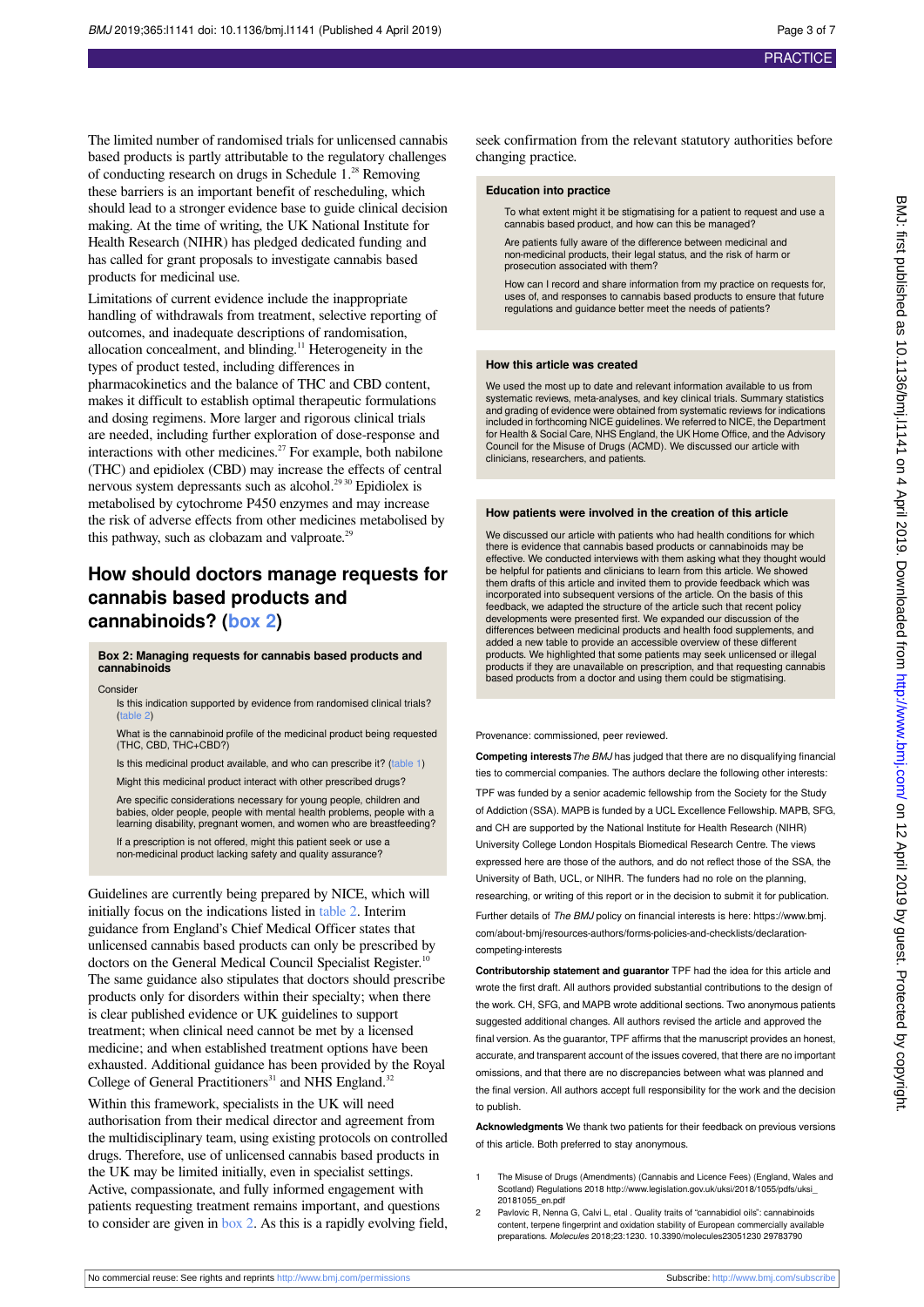- 3 Niesink RJ, Rigter S, Koeter MW, Brunt TM. Potency trends of Δ9-tetrahydrocannabinol, cannabidiol and cannabinol in cannabis in the Netherlands: 2005-15. Addiction 2015;110:1941-50. 10.1111/add.13082 26234170
- 4 Kalk NJ, Boyd A, Strang J, Finch E. Spice and all things nasty: the challenge of synthetic cannabinoids. BMJ 2016;355:i5639. 10.1136/bmj.i5639 27777237
- 5 Schoedel KA, Szeto I, Setnik B, etal . Abuse potential assessment of cannabidiol (CBD) in recreational polydrug users: A randomized, double-blind, controlled trial. Epilepsy Behav 2018;88:162-71. 10.1016/j.yebeh.2018.07.027 30286443
- 6 Mayor S. WHO proposes rescheduling cannabis to allow medical applications. BMJ 2019 https://www.bmj.com/content/364/bmj.l574.
- 7 Hanuš LO, Meyer SM, Muñoz E, Taglialatela-Scafati O, Appendino G. Phytocannabinoids: a unified critical inventory. Nat Prod Rep 2016;33:1357-92. 10.1039/C6NP00074F 27722705
- 8 European Monitoring Centre for Drugs and Drug Addiction. Cannabis legislation in Europe: an overview. Publications Office of the European Union, Luxembourg, 2018. [http://www.](http://www.emcdda.europa.eu/publications/adhoc/cannabis-legislation-europe_en) [emcdda.europa.eu/publications/adhoc/cannabis-legislation-europe\\_en](http://www.emcdda.europa.eu/publications/adhoc/cannabis-legislation-europe_en)
- 9 Abrams DI, Vizoso HP, Shade SB, Jay C, Kelly ME, Benowitz NL. Vaporization as a mokeless cannabis delivery system: a pilot study. Clin Pharmacol Ther 2007;82:572-8. 10.1038/sj.clpt.6100200 17429350
- 10 Department of Health & Social Care. Cannabis-based products for medical use. London, 2018. https://assets.publishing.service.gov.uk/government/uploads/system/uploads/ attachment\_data/file/753444/letter-with-guidance-on-cannabis-based-products-formedicinal-use.pdf
- 11 Whiting PF, Wolff RF, Deshpande S, etal . Cannabinoids for medical use: a systematic review and meta-analysis. JAMA 2015;313:2456-73. 10.1001/jama.2015.6358 26103030
- 12 National Institute for Health and Care Excellence. Do Not Do Recommendations: Sativex to treat spasticity in people with MS because it is not a cost effective treatment. 2014. https://www.nice.org.uk/donotdo/do-not-offer-sativex-to-treat-spasticity-in-people-withms-because-it-is-not-a-cost-effective-treatment.
- 13 Hazekamp A. The trouble with CBD oil. Med Cannabis Cannabinoids 2018;1:65-7210.1159/000489287.
- 14 Shannon S, Opila-Lehman J. Effectiveness of cannabidiol oil for pediatric anxiety and insomnia as part of posttraumatic stress disorder: a case report. Perm J 2016;20:16-005.27768570
- 15 Shannon S, Opila-Lehman J. Cannabidiol oil for decreasing addictive use of marijuana: a case report. Integr Med (Encinitas) 2015;14:31-5.26807069
- 16 Devinsky O, Patel AD, Thiele EA, etal. GWPCARE1 Part A Study Group. Randomized, dose-ranging safety trial of cannabidiol in Dravet syndrome. Neurology 2018;90:e1204-11. 10.1212/WNL.0000000000005254. 29540584
- 17 Pertwee RG. The diverse CB1 and CB2 receptor pharmacology of three plant cannabinoids: delta9-tetrahydrocannabinol, cannabidiol and delta9-tetrahydrocannabivarin.<br>*Br J Pharmacol* 2008;153:199-215. 10.1038/sj.bjp.0707442 17828291
- Curran HV, Freeman TP, Mokrysz C, Lewis DA, Morgan CJ, Parsons LH. Keep off the grass? Cannabis, cognition and addiction. Nat Rev Neurosci 2016;17:293-306. 10.1038/nrn.2016.28 27052382
- 19 Leweke FM, Piomelli D, Pahlisch F, etal . Cannabidiol enhances anandamide signaling and alleviates psychotic symptoms of schizophrenia. Transl Psychiatry 2012;2:e94. 10.1038/tp.2012.15 22832859
- 20 Morgan CJ, Schafer G, Freeman TP, Curran HV. Impact of cannabidiol on the acute memory and psychotomimetic effects of smoked cannabis: naturalistic study: naturalistic study [corrected]. Br J Psychiatry 2010;197:285-90. 10.1192/bjp.bp.110.077503 20884951
- 21 Englund A, Morrison PD, Nottage J, etal . Cannabidiol inhibits THC-elicited paranoid symptoms and hippocampal-dependent memory impairment. J Psychopharmacol 2013;27:19-27. 10.1177/0269881112460109 23042808
- 22 Taylor L, Gidal B, Blakey G, Tayo B, Morrison G. A phase I, randomized, double-blind, placebo-controlled, single ascending dose, multiple dose, and food effect trial of the safety, tolerability and pharmacokinetics of highly purified cannabidiol in healthy subjects. CNS Drugs 2018;32:1053-67. 10.1007/s40263-018-0578-5 30374683
- Stockings E, Campbell G, Hall WD, etal . Cannabis and cannabinoids for the treatment of people with chronic noncancer pain conditions: a systematic review and meta-analysis of controlled and observational studies. Pain 2018;159:1932-54. 10.1097/j.pain.0000000000001293 29847469
- Stockings E, Zagic D, Campbell G, etal . Evidence for cannabis and cannabinoids for epilepsy: a systematic review of controlled and observational evidence. J Neurol Neurosurg Psychiatry 2018;89:741-53. 10.1136/jnnp-2017-317168 29511052
- 25 Guyatt GH, Oxman AD, Vist GE, etal. GRADE Working Group. GRADE: an emerging consensus on rating quality of evidence and strength of recommendations. BMJ 2008;336:924-6. 10.1136/bmj.39489.470347.AD 18436948
- The health effects of cannabis and cannabinoids: the current state of evidence and recommendations for research. National Academies of Sciences E, Medicine. National Academies Press 2017.
- 27 European Monitoring Centre for Drugs and Drug Addiction. Medical use of cannabis and cannabinoids: questions and answers for policymaking. Publications Office of the European Union, Luxembourg, 2018. [http://www.emcdda.europa.eu/system/files/publications/10171/](http://www.emcdda.europa.eu/system/files/publications/10171/20185584_TD0618186ENN_PDF.pdf) [20185584\\_TD0618186ENN\\_PDF.pdf](http://www.emcdda.europa.eu/system/files/publications/10171/20185584_TD0618186ENN_PDF.pdf)
- Freeman TP, Mehta MA, Neill JC, Nutt DJ, Tunbridge EM, Young AH. Restrictions on drugs with medical value: Moving beyond stalemate. J Psychopharmacol 2018;32:1053-5. 10.1177/0269881118798609 30278146
- 29 Highlights of prescribing information: EPIDIOLEX. 2018. https://www.accessdata.fda.gov/ drugsatfda\_docs/label/2018/210365lbl.pdf.
- 30 emc. Nabilone 1mg capsules. 2014. https://www.medicines.org.uk/emc/product/6176/ smpc.
- 31 Royal College of General Practitioners. Cannabis-based medicines: an interim desktop guide 2018. https://www.rcgp.org.uk/clinical-and-research/resources/a-to-z-clinicalresources/cannabis-based-medication.aspx
- 32 NHS England. Cannabis-based products for medicinal use. https://www.england.nhs.uk/ medicines/support-for-prescribers/cannabis-based-products-for-medicinal-use/.

Published by the BMJ Publishing Group Limited. For permission to use (where not already granted under a licence) please go to [http://group.bmj.com/group/rights-licensing/](http://group.bmj.com/group/rights-licensing/permissions) [permissions](http://group.bmj.com/group/rights-licensing/permissions)This is an Open Access article distributed in accordance with the Creative Commons Attribution Non Commercial (CC BY-NC 4.0) license, which permits others to distribute, remix, adapt, build upon this work non-commercially, and license their derivative works on different terms, provided the original work is properly cited and the use is non-commercial. See: [http://creativecommons.org/licenses/by-nc/4.0/.](http://creativecommons.org/licenses/by-nc/4.0/)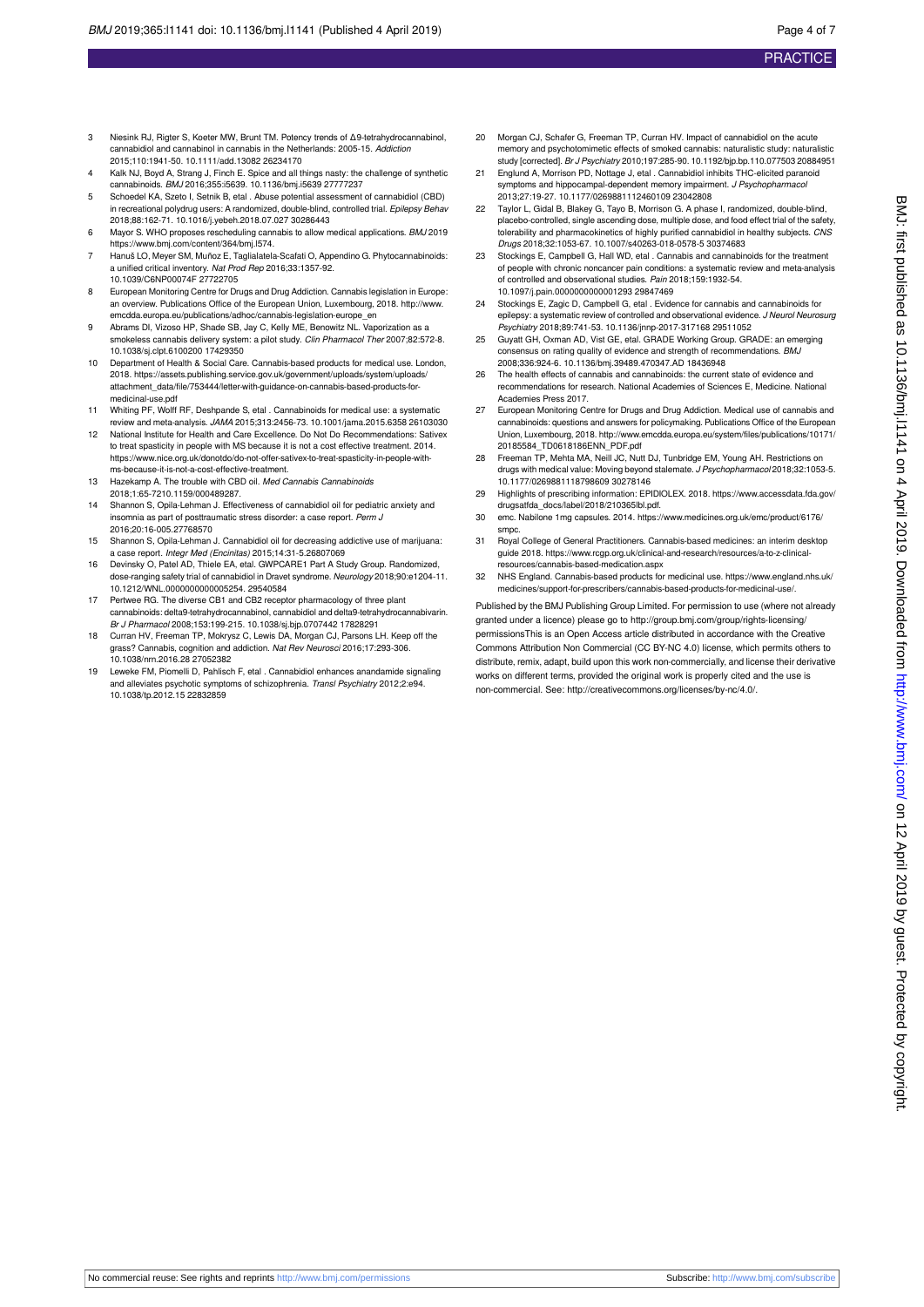## **Tables**

### <span id="page-4-0"></span>**Table 1| An overview of cannabis based products and cannabinoids**

|                                                            |                                                                                 |                                                                                                                | <b>Medicinal products</b>                                                       | Non-medicinal products                                                                      |                                                                         |                                                                                                                                                                                   |                                                     |                                         |                                                  |
|------------------------------------------------------------|---------------------------------------------------------------------------------|----------------------------------------------------------------------------------------------------------------|---------------------------------------------------------------------------------|---------------------------------------------------------------------------------------------|-------------------------------------------------------------------------|-----------------------------------------------------------------------------------------------------------------------------------------------------------------------------------|-----------------------------------------------------|-----------------------------------------|--------------------------------------------------|
|                                                            |                                                                                 | Cannabis based products for medicinal use                                                                      |                                                                                 |                                                                                             | Synthetic cannabinoids for<br>medicinal use                             |                                                                                                                                                                                   | <b>CBD</b> products                                 | Non-medicinal Non-medicinal<br>cannabis | Non-medicinal<br>synthetic<br>cannabinoids       |
| <b>Example</b>                                             | <b>Bedrocan</b>                                                                 | <b>Tilray</b>                                                                                                  | <b>Sativex</b>                                                                  | <b>Epidiolex</b>                                                                            | <b>Dronabinol</b>                                                       | <b>Nabilone</b>                                                                                                                                                                   | $CBD$ oil <sup>2</sup>                              | White Widow <sup>3</sup>                | Spice <sup>4</sup>                               |
| Cannabinoid<br>profile                                     | THC+/-CBD                                                                       | THC+/-CBD                                                                                                      | THC:CBD<br>ratio 1:1                                                            | CBD                                                                                         | <b>THC</b>                                                              | <b>THC</b>                                                                                                                                                                        | High CBD, low<br><b>THC</b>                         | High THC, low<br>CBD                    | Synthetic<br>cannabinoid<br>receptor<br>agonists |
| Formulation                                                | Herbal<br>cannabis                                                              | Oil                                                                                                            | Oromucosal<br>spray                                                             | Oral solution                                                                               | Capsule or<br>liquid                                                    | Capsule                                                                                                                                                                           | Varied; capsule<br>and oil                          | Varied; herbal<br>cannabis              | Herbal, liquid,<br>or powder                     |
| Licensed<br>indications (UK)                               | None                                                                            | None                                                                                                           | Multiple<br>sclerosis                                                           | None                                                                                        | None                                                                    | Chemotherapy<br>induced<br>nausea and<br>vomiting                                                                                                                                 | Not medicinal products                              |                                         |                                                  |
| Quality standards                                          | Good<br>practice                                                                | Good<br>practice                                                                                               | Good<br>practice                                                                | Good<br>manufacturing manufacturing manufacturing manufacturing manufacturing<br>practice   | Good<br>practice                                                        | Good<br>manufacturing<br>practice                                                                                                                                                 | No quality assurance                                |                                         |                                                  |
| Affected by<br>rescheduling<br>(UK) on 1<br>November 2018? | Yes                                                                             | Yes                                                                                                            | No                                                                              | No                                                                                          | No                                                                      | No                                                                                                                                                                                | No                                                  | <b>No</b>                               | No                                               |
| Pre-amendment<br>Schedule (UK)                             | $\mathbf{1}$                                                                    | $\mathbf{1}$                                                                                                   | 4                                                                               | Not scheduled                                                                               | $\overline{c}$                                                          | $\overline{2}$                                                                                                                                                                    | Not scheduled<br>(if THC does<br>not exceed<br>0.2% | $\mathbf{1}$                            | 1                                                |
| Post-amendment<br>Schedule (UK)                            | $\overline{c}$                                                                  | $\overline{2}$                                                                                                 | $\overline{4}$                                                                  | Not scheduled                                                                               | $\overline{c}$                                                          | $\overline{2}$                                                                                                                                                                    | Not scheduled<br>(if THC does<br>not exceed<br>0.2% | $\mathbf{1}$                            | $\mathbf{1}$                                     |
| Can be<br>prescribed in the<br>UK?                         | Doctors on<br>General<br>Medical<br>Council<br>specialist<br>register;<br>basis | Doctors on<br>General<br>Medical<br>Council<br>specialist<br>register;<br>named patient named patient<br>basis | Specialist<br>doctors with<br>expertise in<br>treating<br>multiple<br>sclerosis | basis. Likely to<br>be a specialist<br>prescribing<br>due to the<br>proposed<br>indications | No restrictions No restrictions<br>named patient named patient<br>basis | No restrictions<br>on prescribing; on prescribing; on prescribing.<br>Preferably<br>administered in<br>a hospital<br>setting. GPs<br>may prescribe<br>once treatment<br>initiated | No                                                  | No                                      | No                                               |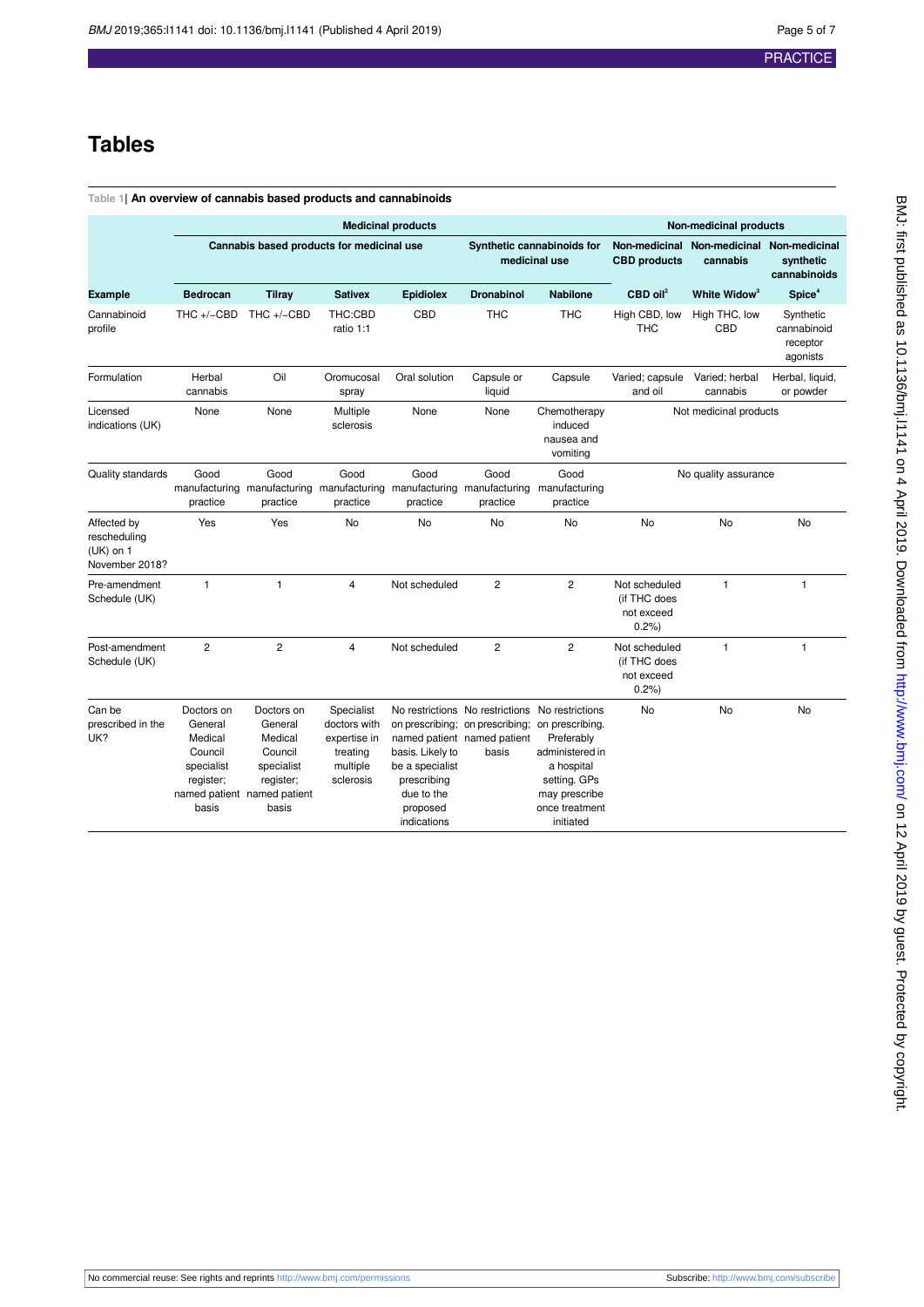<span id="page-5-0"></span>

| <b>Indication</b>                                           | <b>Number of studies</b><br>(participants) | <b>Primary products</b><br>tested | Comparator | <b>Outcome</b>                              | Summary estimate (95%<br>confidence interval)                                               | <b>GRADE</b> certainty<br>rating |
|-------------------------------------------------------------|--------------------------------------------|-----------------------------------|------------|---------------------------------------------|---------------------------------------------------------------------------------------------|----------------------------------|
| Chronic pain $23$                                           | 9(1734)                                    | Sativex (THC+CBD)                 | Placebo    | 30% reduction in pain                       | Odds ratio: 1.46 (1.16 to 1.84).<br>More effective than placebo                             | ⊕⊕⊕○ Moderate                    |
| Multiple sclerosis <sup>11</sup>                            | 5(1244)                                    | Sativex (THC+CBD)                 | Placebo    | Ashworth spasticity<br>scale                | Weighted mean difference:<br>$-0.12$ ( $-0.24$ to 0.01).<br>Not more effective than placebo | ⊕⊕⊕○ Moderate                    |
| Treatment resistant<br>epilepsy $^{24}$                     | 2(291)                                     | Epidiolex (CBD)                   | Placebo    | 50% reduction in<br>seizure frequency       | Relative risk:<br>1.74 (1.24 to 2.43).<br>More effective than placebo                       | $\oplus$ OO<br>Low               |
| Nausea and vomiting<br>due to<br>chemotherapy <sup>11</sup> | 3(102)                                     | Dronabinol (THC)                  | Placebo    | Complete response in<br>nausea and vomiting | Odds ratio: 3.82 (1.55 to 9.42).<br>More effective than placebo                             | $\oplus$ OO<br>Low               |

Grading of recommendations, assessment, development, and evaluations (GRADE)<sup>25</sup>

⨁⨁⨁⨁ High, the authors have a lot of confidence that the true effect is similar to the estimated effect

⨁⨁⨁◯ Moderate, the authors believe that the true effect is probably close to the estimated effect

⨁⨁◯◯ Low, the true effect might be markedly different from the estimated effect

⨁◯◯◯ Very low, the true effect is probably markedly different from the estimated effect